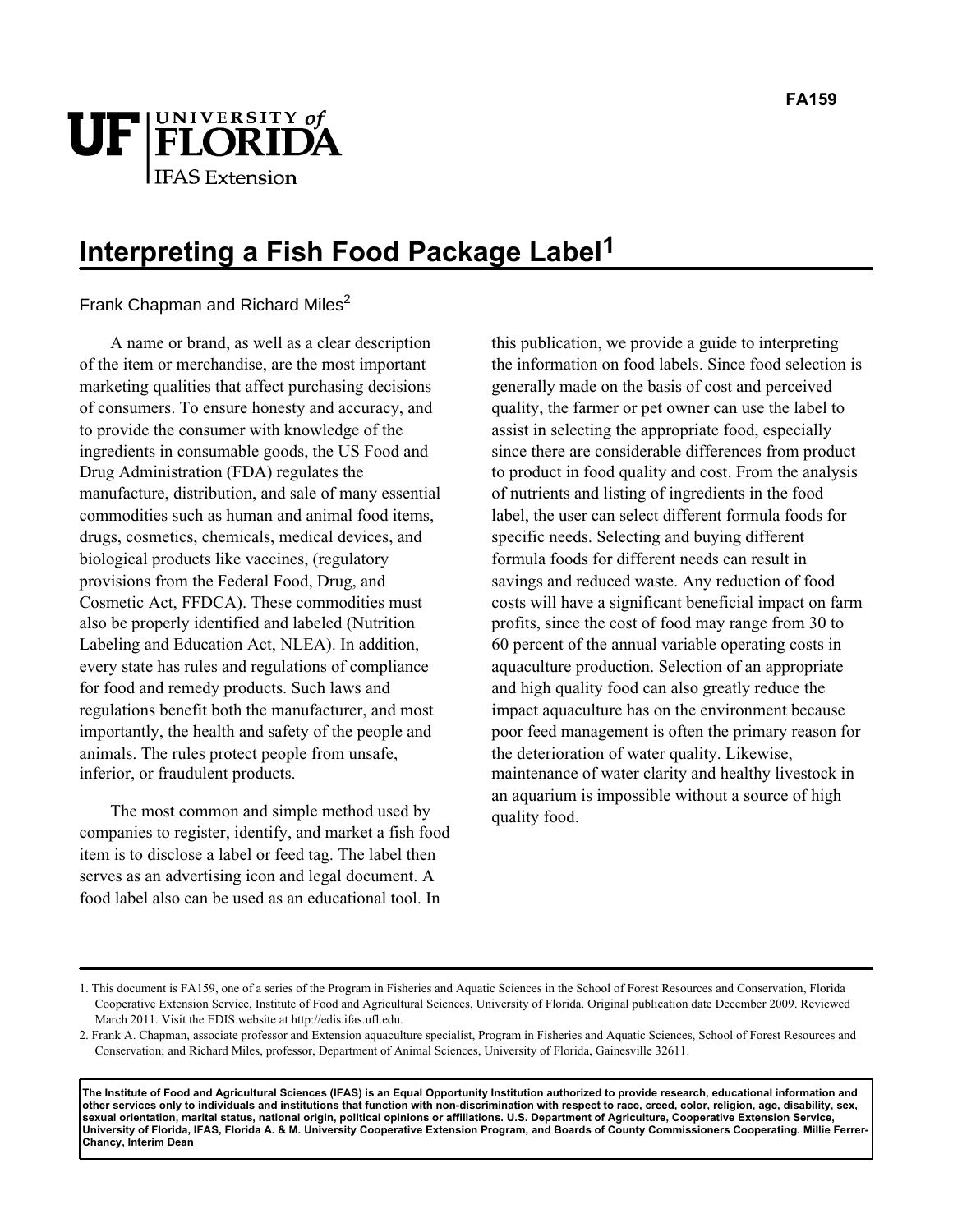# **The Food Label or Tag**

When purchasing fish food, look for the label first. A container of fish food usually comes with an attached food label (NLEA); that label abides by a minimum set of federal regulations (FDA) administered by the Center for Veterinary Medicine, CVM, and guidelines established by the Association of American Feed Control Officials, AAFCO.

Although most commercial foods will have a label, exemptions or special labeling are permissible (FDA, Food Labeling Guide). For example, under specific criteria, provisions are offered to certified small businesses in cases when low volumes of foods are traded, when there is no interstate commerce, and when the food bears no claims. All imported fish foods are required to have some sort of nutrition labeling unless the manufacturer/packer/distributor meets specified exemptions or special labeling provisions established by the FDA. Inquiries and special consultation about these exceptions should be directly addressed to the CVM and AAFCO authorities.

First and foremost a food label must display the name and address of the manufacturer/packer/distributor; a description of the food product; and directions for its proper use if the food is formulated for a specific purpose (e.g., medication, color enhancement). The label may be displayed printed on the package or attached in the form of a tag. Most commonly the required information on the label is illustrated in tabular format (Figure 1).

Major considerations for the selection of commercial foods are the specific needs of the animal, quality of the food, cost, and reputation of the manufacturer. From a functional perspective, the most important considerations are appropriate diet formulation, palatability, pellet or flake size, and density. Of course the definitive approach is to test the food and observe animal performance, however this is not always possible.

Nutrient content and quality of the feed in relation to its cost is the most valuable information displayed on the label, and frequently the most confusing. Quality in relation to cost can be difficult NET WEIGHT 50 POUNDS OR 22.7 KILOS

**MERMAID AQUAFEEDS** 

**STURGEON GROWOUT PELLETS** 4.0 MM SLOW SINKING PELLETS

| GUARANTEED ANALYSIS          |
|------------------------------|
| Crude protein, minimum 36%   |
|                              |
| Crude fiber, maximum         |
| Moisture, not more than  10% |

**INGREDIENTS** Plant protein products (including sovbean meal. wheat germ), Marine protein products (including<br>fish meal), Dried yeast culture, Fish oil, Dicalcium phosphate, Vitamin and Mineral premix containing a stabilized source of Ascorbic acid<br>(Vitamin C), Ethoxyguin (anti-oxidant).

**WARNING** Store in a dry, well ventilated area, free from rodents and insects. Do not use moldy feed Use within 90 days of production date.

MANUFACTURED BY MERMAID AQUAFEEDS Pierson - Florida 2356 State Rd 415 800.256.3478 - sales@mermaidfeeds.com

**Figure 1.** Example of a typical fish food label.

to determine and often cannot be estimated at all. The information is essential, because though almost all commercial fish foods are nutritionally adequate, there are significant differences in the type of ingredients and quality of nutrients various foods contain.

The Product name and/or Brand (a trademark) provides contact information for the manufacturer or distributor and should be apparent on the label. Many types of fish foods are available in the market-place, but reputation and loyalty of the customers is dependent on companies that are continually improving existing products and developing new ones.

The product name often identifies the intended purpose or specific use for the food. Prepared foods destined for animal consumption, including fishes, are commonly referred to as "feeds," and those destined for ornamental "aquarium" fishes are considered "specialty pet foods" in the commercial food industry.

No single fish feed is suited for use by all species, and food should be selected with special consideration given to the developmental growth stage of the fish. There are starter feeds for larvae and juveniles, grower (production) feeds, and broodstock feeds (broodstock are animals that are used for propagation and selective breeding of the cultured species). Commercial feeds for use in aquaculture are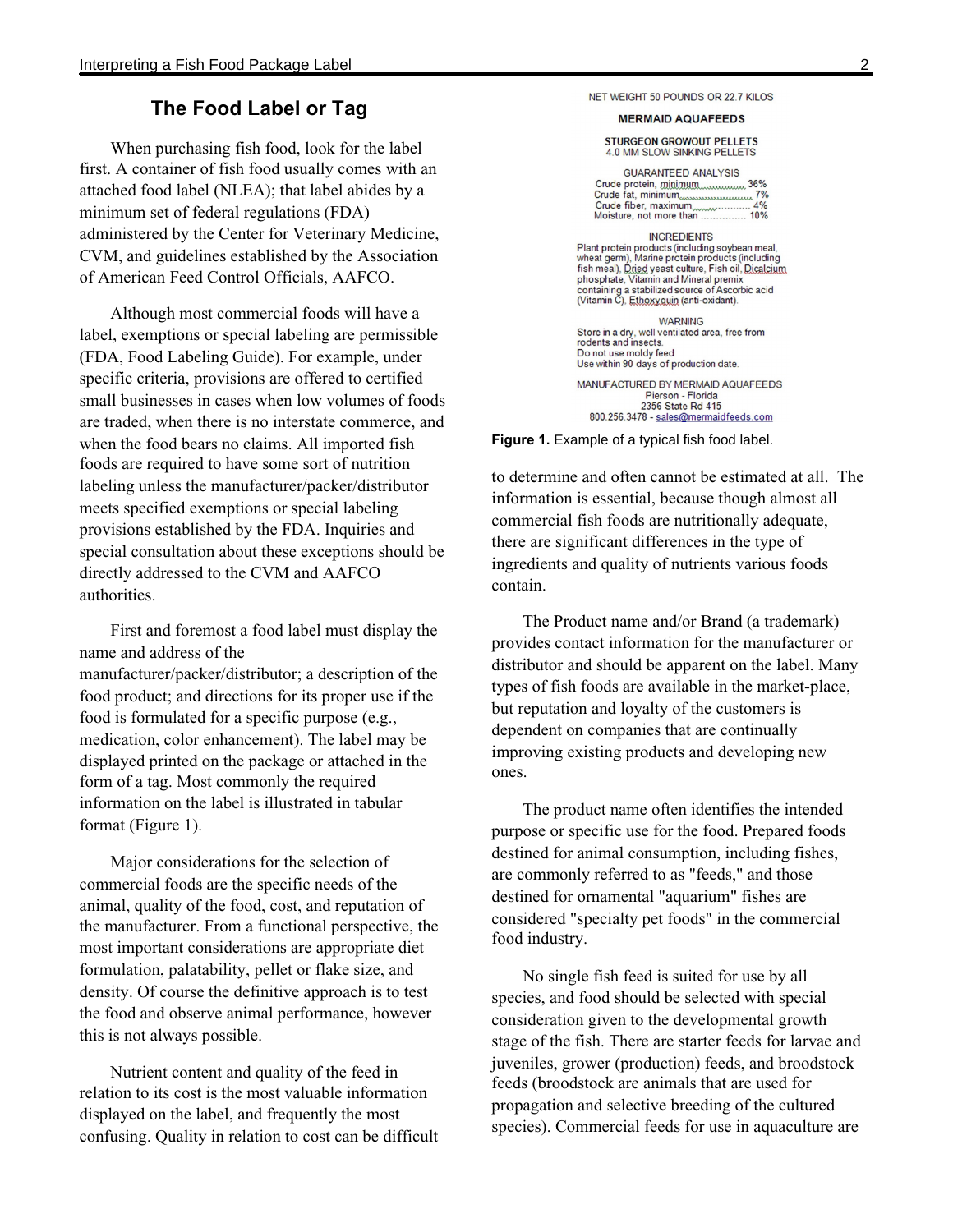formulated primarily for growth. Finishing diets (e.g., for color enhancement in salmon and trout) are also popular. Most feeds for aquarium fishes are formulated simply for maintenance and emphasize proper feeding management to preserve water clarity and enhance fish pigmentation. The feeds are formed mostly into pellets of different sizes and flakes that either float or sink; the pellets may, at times, be crumbled into smaller sizes. In addition, a wide variety of whole, frozen and freeze-dried items such as krill, brine shrimp, and mysids are commonly available. Selection should be based on the size and feeding behavior of the fish for which the food is intended. The shape and size of the pellets should be uniform. Choose pellet sizes and shapes according to how easily they can be ingested instead of how wide your fish can open their mouths.

Most commercial fish feeds are manufactured as dry pellets, which contain approximately 13% moisture, or less. Because of their low moisture content they can be stored at room temperature for prolonged periods of time: as a general rule for at least 90 days from manufacture. Semi-moist feeds are also available, but they often require refrigeration and have a shorter shelf life: ordinarily less than 90 days after opening. Semi-moist feeds are more expensive than the dry pellets but they are often worth their higher cost because they are usually prepared with higher quality ingredients and the feed itself is more palatable, especially to young and small fish. The energy and nutrient content of the feed are expressed either on a dry matter basis (0% moisture) or on an as-fed basis (i.e., the reported dietary moisture content).

The "Guaranteed Analysis" section on the label represents recommended profiles for nutrient requirements of fish. These profiles are based on recommendations for the two main groups of fishes cultured in the United States, the catfish and salmonids (i.e., salmon and trout), published by the National Research Council. Companies also utilize information published in the scientific literature and results from their own research and development departments. The guaranteed analysis chart should provide at least the minimum content or chemical composition of the feed in regard to two specific nutrients, protein and lipid (fat or oil). The protein

value found on food labels is expressed as percent crude protein. Crude protein simply means total protein. Laboratory chemical analysis determines the total amount of nitrogen in the sample, coming from protein as well as from non-protein sources.

In general, most feed ingredients used in the aquaculture industry contain an average of 16% nitrogen; hence  $100 \div 16 = 6.25$ . The factor of 6.25 is then used to determine percent crude protein simply by multiplying this factor by the percent nitrogen in the sample. Typical values for crude protein in fish production feeds normally range from 36% to 42%, for lipid  $6\%$  to  $15\%$ , and for crude fiber  $3\%$  to  $5\%$ . Feeds with high protein and lipid content coupled with low fiber are generally considered to be of higher quality than those with a high fiber content. Fish have no specific requirement for fiber, and feeds with high fiber content (higher than  $8\%$ ) are of low feeding value simply because of the diluting effect of fiber in the diet.

The percentage of ash presented on the label represents the mineral matter of the feed, which normally contains minerals such as calcium, phosphorus, potassium, and magnesium. The normal ash content of fish feeds ranges from 7% to 12% when expressed on a dry matter basis instead of an "as-fed" basis. Percent ash is a quantitative rather than a qualitative value, which is to say, it indicates only the total amount of minerals present in the food, not which minerals. Some labels do provide the levels of certain minerals such as sodium and phosphorus, even though there are no official established standards for these two minerals. Mention of these two minerals on the label is specifically required by some states.

The Ingredients and chemical makeup of the feed reflect its nutritional value. However, feed ingredients used in the formulation of the feed are simply "vehicles" that provide the nutrients and energy to the animal. The quality of any feed is a direct reflection of the quality of the ingredients in the feed. Therefore, a high-quality formulated feed cannot be produced from poor-quality feed ingredients.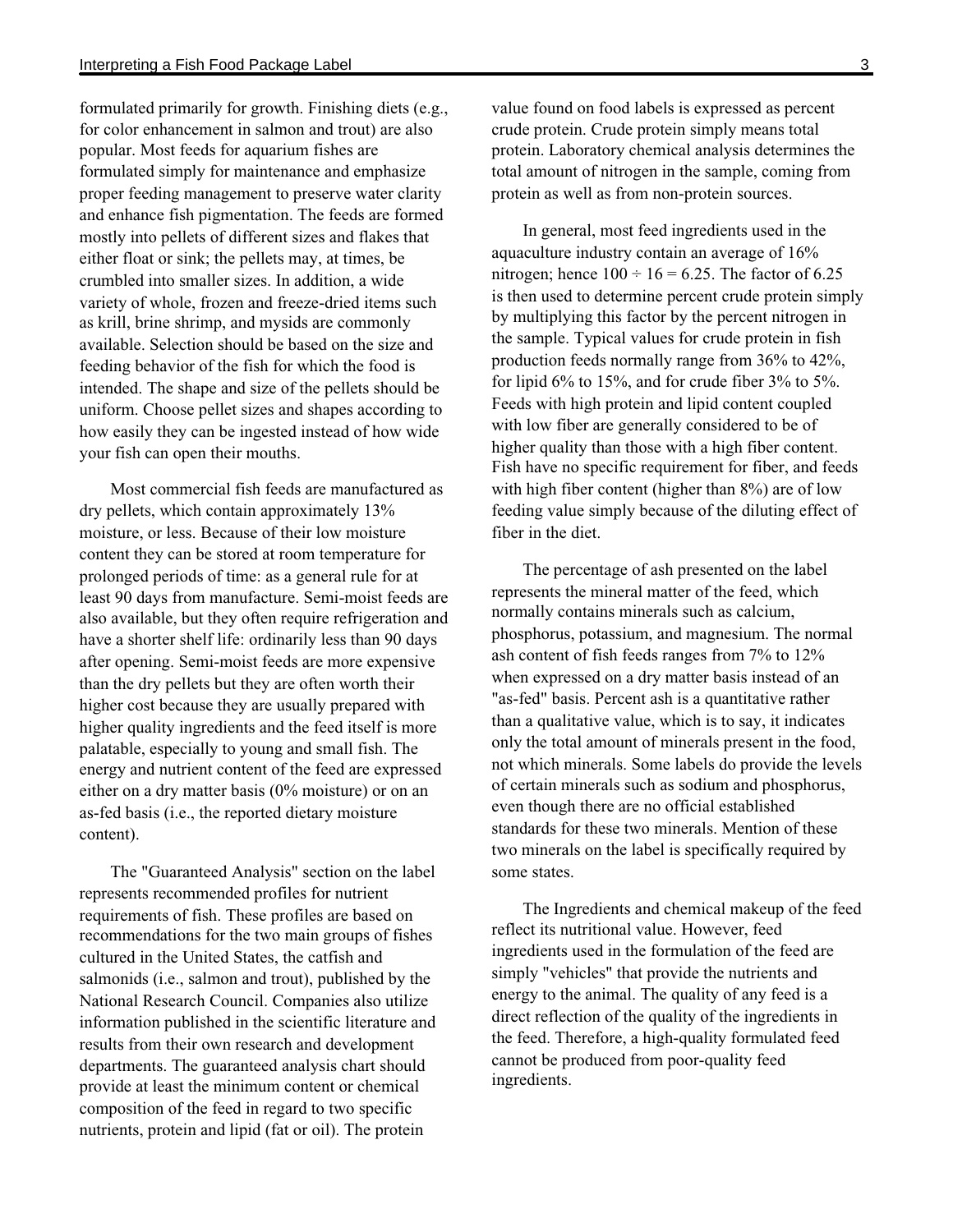Most commercial feeds are closed-formula diets for which the quantitative formulation of ingredients or their proportions is proprietary and not revealed to the public. Instead, most labels simply provide a listing of ingredients in descending order from most to least weight. Also, individual feed ingredients that provide a similar function in the feed are often collectively grouped; for instance, shrimp meal, fish meal, meat meal, dried fish solubles, crab meal, and more of the like, may be collectively listed simply as "animal protein products." Similarly, corn barley, oats, rice, wheat, and the like may be listed collectively as "grain products." We encourage manufacturers to list specific ingredients instead of simply grouping them into products of animal or plant origin.

Even though the percent of each ingredient used in the formulation of the feed is not known, the list of particular ingredients provides a hint to the composition of the feed and its quality because most manufacturers adhere to the definitions of ingredients stipulated by AAFCO. For example, animal protein products supply a high concentration of high-quality protein to the diet and grain products supply most of the energy. If the grain products are cooked, many fish species are better able to use the carbohydrates for energy, and spare the protein; if the fish don't have to use protein for energy, they can use it for muscle deposition during growth.

The protein ingredients and the vitamin-mineral premix are the most costly ingredients in a feed formulation. Proteins consist of building blocks known as amino acids which are critical to life and serve to form muscle. Animals cannot synthesize all of the amino acids and those that cannot be synthesized are known as essential amino acids and must be obtained from food. Properly processed fish meal is an example of a high-quality animal protein feed ingredient of high digestibility that supplies all of the essential amino acids in proper proportions to one another to meet the animal's amino acid requirement. In general, high-quality proteins are found in ingredients of animal origin and lower quality proteins are found in ingredients of plant origin. If you're relying on a primarily plant protein-based diet, include some animal proteins to enhance the overall quality of the dietary protein.

Other ingredients sometimes listed in fish feed labels are pellet binders such as alginates, various gums, calcium bentonite, lignin sulfonate. The addition of a proper binder is important to maintain the integrity of the diet in water as well as to reduce rapid leaching of nutrients into the water by diffusion.

Particulars of "Directions for Use" are displayed in feed labels for terrestrial food animals and pets, directions on how to use the feed are rare in fish food labels, except for medicated feeds or when specialty ingredients are added to the feed.

Medication information will be provided on the label when the feed contains drug ingredients for the treatment or prevention of disease, and when specialty ingredients like pigments or steroid hormones are added to the formulation.

Precautionary Warnings for the safe and effective use of the feed are required to be listed on the label. The purpose of the medication, restrictions of use, and quantity of active ingredients should be provided. Certain medicated feeds cannot be fed to the fish for a specified period of time before the fish are consumed (e.g., a 21-day withdrawal period). Often the drug is provided separately and must be mixed with the feed. Depending on the type of medication, they can be dissolved in water, vegetable oil, or alcohol to form a slurry that can be applied evenly on top of the feed, and a small hand or electrical cement mixer can greatly facilitate thorough mixing of the chemical and feed.

The Quantity Statement is the actual amount or net weight of the feed contained in the container, bag, or package. The quantity is usually presented in tons, and/or pounds and kilograms for large amounts, and/or in ounces and grams for smaller amounts depending on the specific type or use of the feed.

The amount of feed or net weight contained in the package permits calculation of the real cost of the feed to be purchased and allows the buyer to determine if it is cost efficient. For example, it is possible to compare the cost of different fish feeds on the basis of cost per unit weight (pounds or kilograms) of dry matter, energy, protein, lipids, and any other nutrient. An example: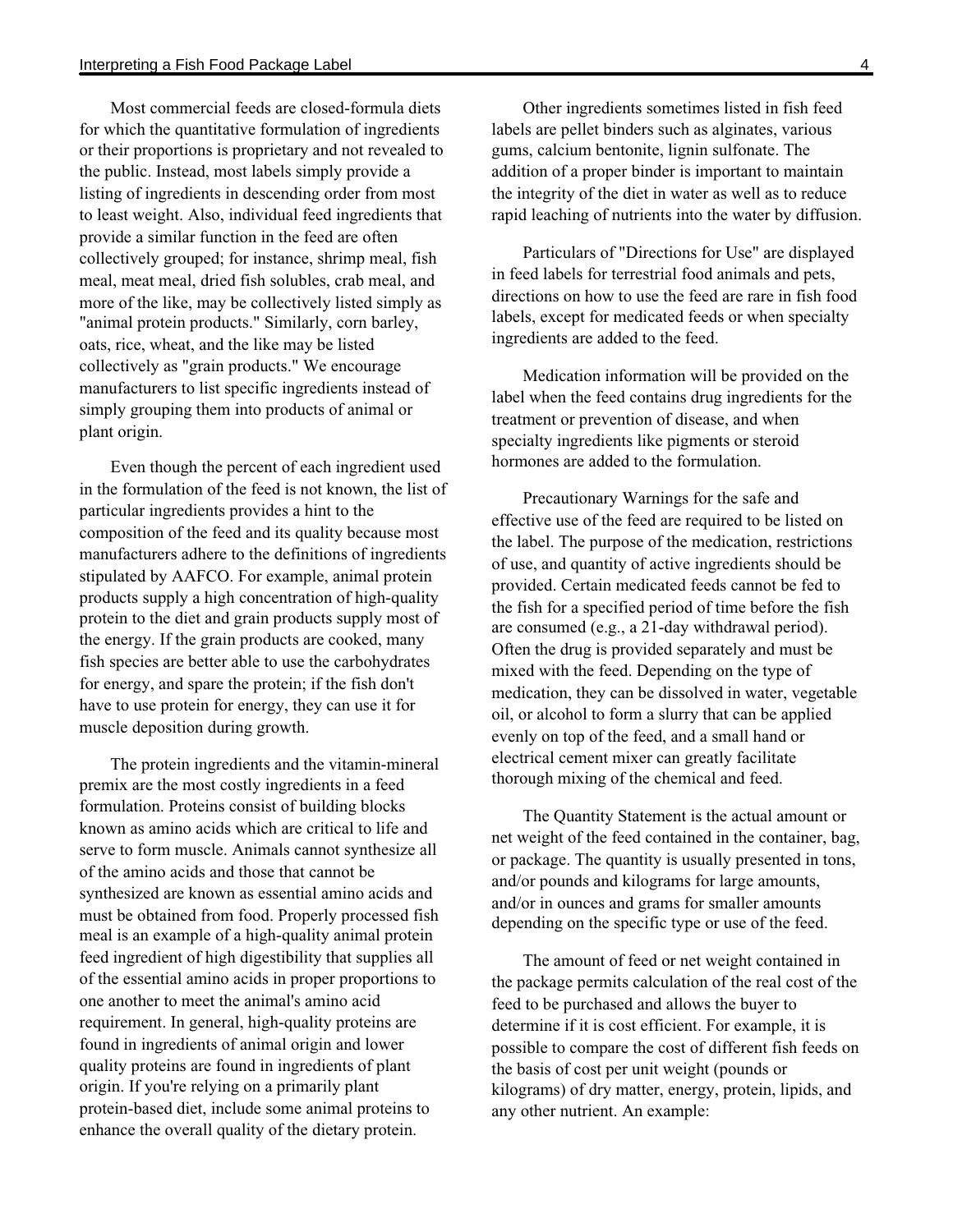A commercial feed formulation for grow-out fish destined for human consumption typically contains 36% to 42% protein, with an approximate moisture content of 10%.

Costs per pound (or kilo) of feed  $=$  \$ 0.25 to \$ 1 (or \$) 0.55 to \$ 2.2)

Costs per pound of protein  $=0.25 \div 0.36 = $0.69$  to  $1 \div 0.42 = $2.38$ 

#### Or

Costs per kilo of protein  $=0.55 \div 0.36 = $1.52$  to 2.2  $\div 0.42 = $5.24$ 

An aquarium or tropical fish feed typically contains 35% to 50% protein, with an approximate moisture content of 10%.

Costs per pound (or kilo) of feed  $=$  \$ 14 to \$ 32 (or \$ 31 to \$ 70)

Costs per pound of protein = $14 \div 0.35 =$  \$40 to 32  $\div$  $0.50 = $64$ 

#### Or

Costs per kilo of protein =  $31 \div 0.35 = $88$  to  $70 \div$  $0.50 = $140$ 

In the above example the cost per kilo of the tropical fish feed is greater than that of the food fish (i.e., \$31 versus \$0.55). Tropical fish feed prices reflect elevated costs associated with much lower quantities of production and more detailed marketing practices. Also, tropical fish feeds are retailed in numerous stores, and in small and fancier packages.

## **Summary**

When purchasing commercial feeds either for fish farmed for food or pet fish, the buyer is dependent on the manufacturer to provide a high quality, nutritionally balanced feed. Every container or bag of commercial feed should have a label that details what is inside and its intended use. The feed label should clearly display the brand or name of the product together with the name and contact information for the manufacturer responsible for the overall quality of the feed. The label should provide a list of ingredients used to prepare the feed with a

guaranteed chemical analysis of essential nutrients such as proteins and lipids. A precautionary statement for safe and proper use of the feed may be on the label. For example, special instructions for dosing and dispensing are provided on medicated feeds. Detailed information on the feed label, together with some simple calculations, will assist the buyer in selecting a cost-effective and nutritious feed that is appropriate for the fish to which it is intended to be fed. Government regulations, detailed information on the nutrient requirements of fish, and high standards of quality control and manufacturing practices permit the consumer to select from a wide variety of fish feeds and guarantee the farm production of a safe and high-quality fish product destined for human consumption.

### **For More Information**

Durborow, R. M. and R. Francis-Floyd. 1996. Medicated Feed for Food Fish. Southern Regional Aquaculture Center. SRAC Publication No. 473. http://aquanic.org/publicat/usda\_rac/efs/srac/ 473fs.pdf

Francis-Floyd, R. 2002. Fish Nutrition. Florida Cooperative Extension Service, IFAS, University of Florida. EDIS VM114. http://edis.ifas.ufl.edu/FA096

Miles, R. D. and F. A. Chapman. 2006. The Benefits of Fish Meal in Aquaculture Diets. Florida Cooperative Extension Service, IFAS, University of Florida. EDIS FA122. (http://edis.ifas.ufl.edu/pdffiles/FA/FA12200.pdf).

Association of American Feed Control Officials, AAFCO. http://www.aafco.org/

Center for Veterinary Medicine, CVM. http://www.fda.gov/AboutFDA/CentersOffices/CVM/ default.htm

FDA, Food Labeling Guide; US Food and Drug Administration, FDA. http://www.fda.gov/Food/ GuidanceComplianceRegulatoryInformation/ GuidanceDocuments/FoodLabelingNutrition/ FoodLabelingGuide/ucm064904.htm - exempt